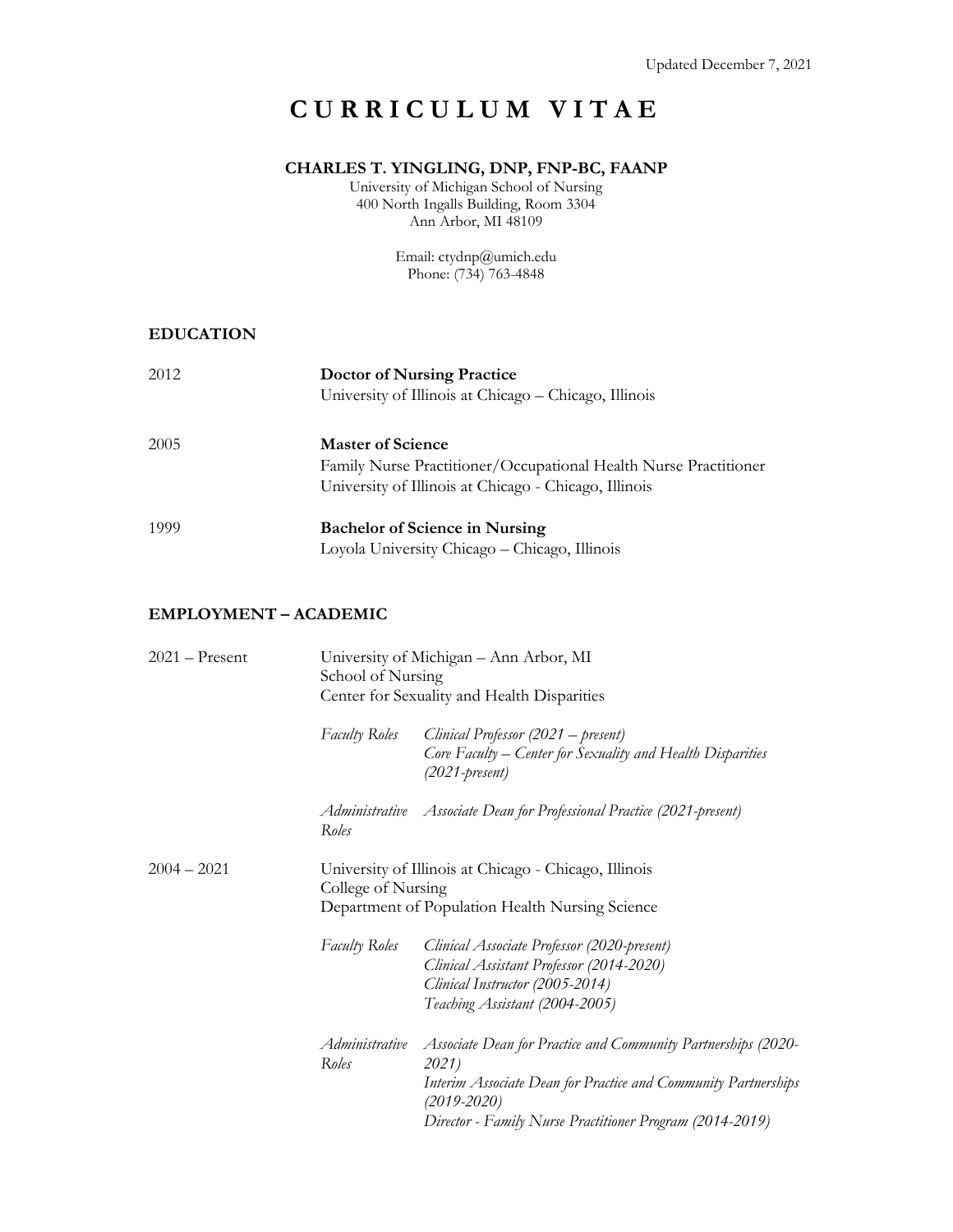### **EMPLOYMENT – CLINICAL PRACTICE**

| $2019 - 2021$ | University of Illinois at Chicago, Chicago, IL<br>Nursing Faculty Practice - Mile Square Humboldt Park Health Center<br><b>Family Nurse Practitioner</b> |
|---------------|----------------------------------------------------------------------------------------------------------------------------------------------------------|
|               | • Primary care - inclusive of neonates through geriatric clients                                                                                         |
| $2011 - 2019$ | PCC Community Wellness - Oak Park, Illinois<br><b>Family Nurse Practitioner</b>                                                                          |
|               | • Primary care - inclusive of neonates through geriatric clients                                                                                         |
| $2006 - 2011$ | Take Care Health Services - Chicago, Illinois<br><b>Family Nurse Practitioner</b>                                                                        |
|               | • Episodic care - inclusive of pediatric and geriatric populations                                                                                       |
| $2005 - 2008$ | University of Illinois at Chicago - Chicago, Illinois<br>Nursing Faculty Practice - Integrated Health Care<br><b>Family Nurse Practitioner</b>           |
|               | • Primary care – adolescents and adults with serious mental illness                                                                                      |
| $2001 - 2004$ | Professional Nursing, Inc. - Chicago, Illinois<br>Registered Nurse                                                                                       |
| $2000 - 2001$ | Advocate Illinois Masonic Medical Center - Chicago, Illinois<br>Registered Nurse - Clinical Practice Leader                                              |
| $1999 - 2000$ | Rush-Presbyterian-St. Luke's Medical Center - Chicago, Illinois<br>Registered Nurse                                                                      |

# **HONORS & AWARDS**

| 2020 | SAGE Award – recognizes nurses who mentor and support leadership of today while always<br>looking for ways to mentor the nurse leaders of tomorrow                                                                                                                         |
|------|----------------------------------------------------------------------------------------------------------------------------------------------------------------------------------------------------------------------------------------------------------------------------|
| 2020 | Judith Lloyd Storfjell Distinguished Practice Award - recognizes a UIC College of<br>Nursing faculty or alumnus who has made an outstanding contribution to nursing practice                                                                                               |
| 2017 | University of Tsukuba, Tsukuba, Japan<br>Special University Recognition for Advancing Diversity Issues - in response to the<br>invited presentation, Love Makes a Family, the University of Tsukuba awarded its special<br>recognition for advancement of diversity issues |
| 2017 | Sigma Nursing Honor Society - Alpha Lambda Chapter<br>Beverly McElmurry Award in Global Health - recognizing commitment to the ideals and<br>goals of the nursing profession in the areas of education and practice to enhance global health                               |
| 2016 | Fellow of the American Association of Nurse Practitioners (FAANP)<br>Induction June, $2016 - San Antonio$ , TX                                                                                                                                                             |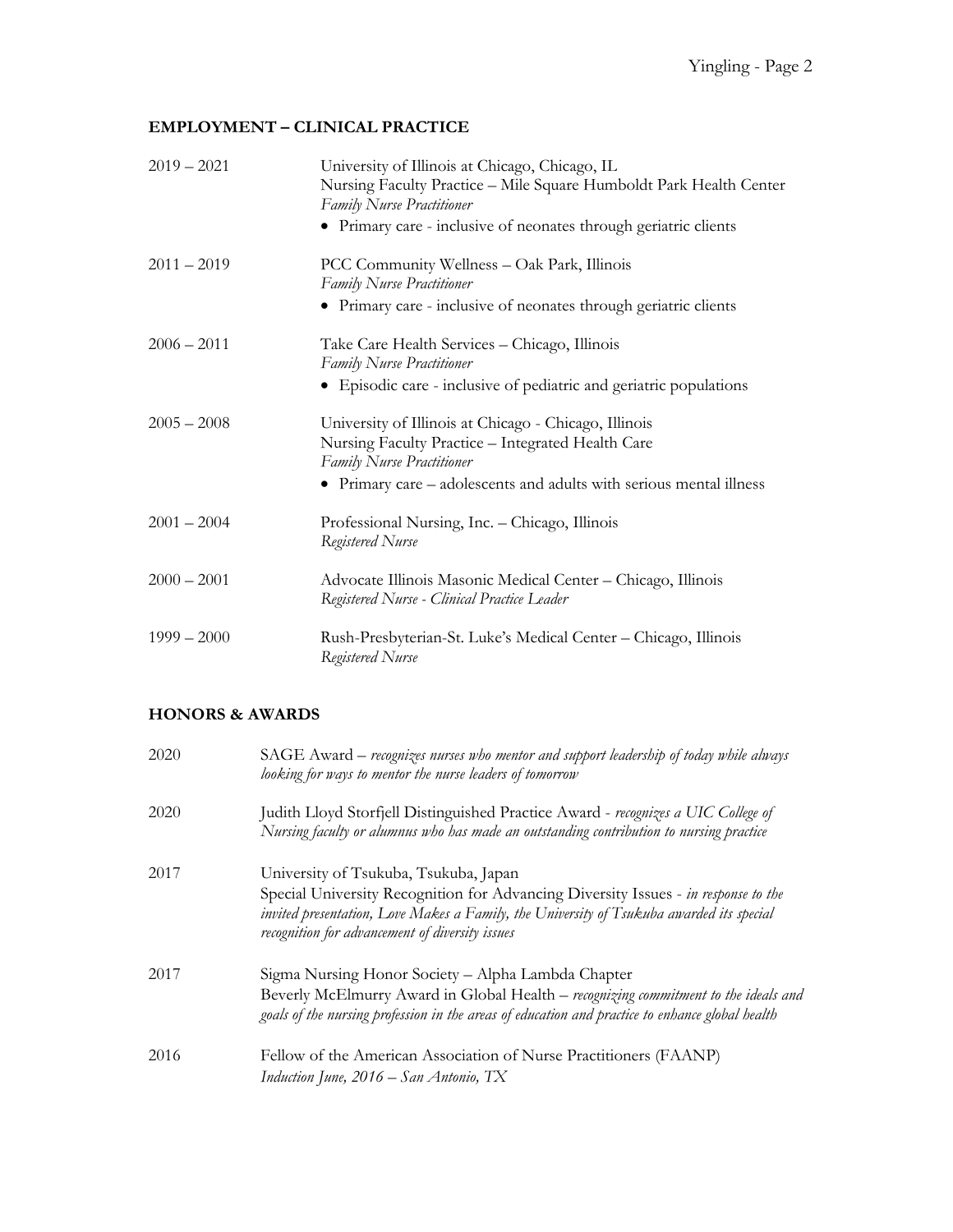| 2015 | Illinois Healthcare Action Coalition "40 under 40" awardee - recognizing emerging<br>nursing leaders in Illinois who demonstrate visionary transformational leadership and exemplary<br>professional practice |
|------|---------------------------------------------------------------------------------------------------------------------------------------------------------------------------------------------------------------|
| 2013 | DAISY Faculty Award - for commitment to teaching and inspirational influence on students                                                                                                                      |
| 2013 | UIC College of Nursing Alumni Day Award in Clinical Practice                                                                                                                                                  |
| 2012 | UIC College of Nursing Alumni Association's Graduating Student Recognition<br>Award - recognizing academic excellence and initiative in actively supporting the UIC College<br>of Nursing                     |
| 2012 | American Academy of Nurse Practitioners' Nurse Practitioner Advocate Award -<br>Illinois – recognizing significant contributions toward increasing awareness and recognition of<br>NP <sub>s</sub>            |
| 2009 | Graduate Faculty Award for Teaching Excellence                                                                                                                                                                |
| 2005 | Recipient of UIC "WOW" award - recognizing university staff and faculty who provide<br>outstanding service to students                                                                                        |
| 2005 | Recipient of UIC College of Nursing's Cardew-Mullane Award for Clinical<br>Excellence – recognizing outstanding clinical skill and leadership abilities in graduating<br>students                             |
| 2003 | Inducted into Sigma Theta Tau, International Honor Society of Nursing - Alpha<br>Lambda Chapter                                                                                                               |
| 2001 | Recipient of Advocate North Side Health Network's Nursing Alumni Spirit<br>Award for excellence in clinical practice                                                                                          |
| 1999 | Rush Presbyterian St. Luke's Medical Center Hero of the Heart Award for<br>compassionate interdisciplinary care                                                                                               |

### **FUNDED GRANTS**

| 2020 | United States Department of Justice                                           | \$200,000 |
|------|-------------------------------------------------------------------------------|-----------|
|      | Improving Reentry for Adults with Substance Use Disorders                     |           |
|      | Program                                                                       |           |
|      | <b>Project Director – Clinical Practice</b>                                   |           |
|      | (Subawardee; Primary awardee: Safer Foundation - total award -<br>\$900,000   |           |
| 2020 | Chicago Community Trust – COVID-19 Response Fund<br><b>Project Director</b>   | \$75,000  |
|      | Funding to support Nursing Faculty Practice community response<br>to COVID-19 |           |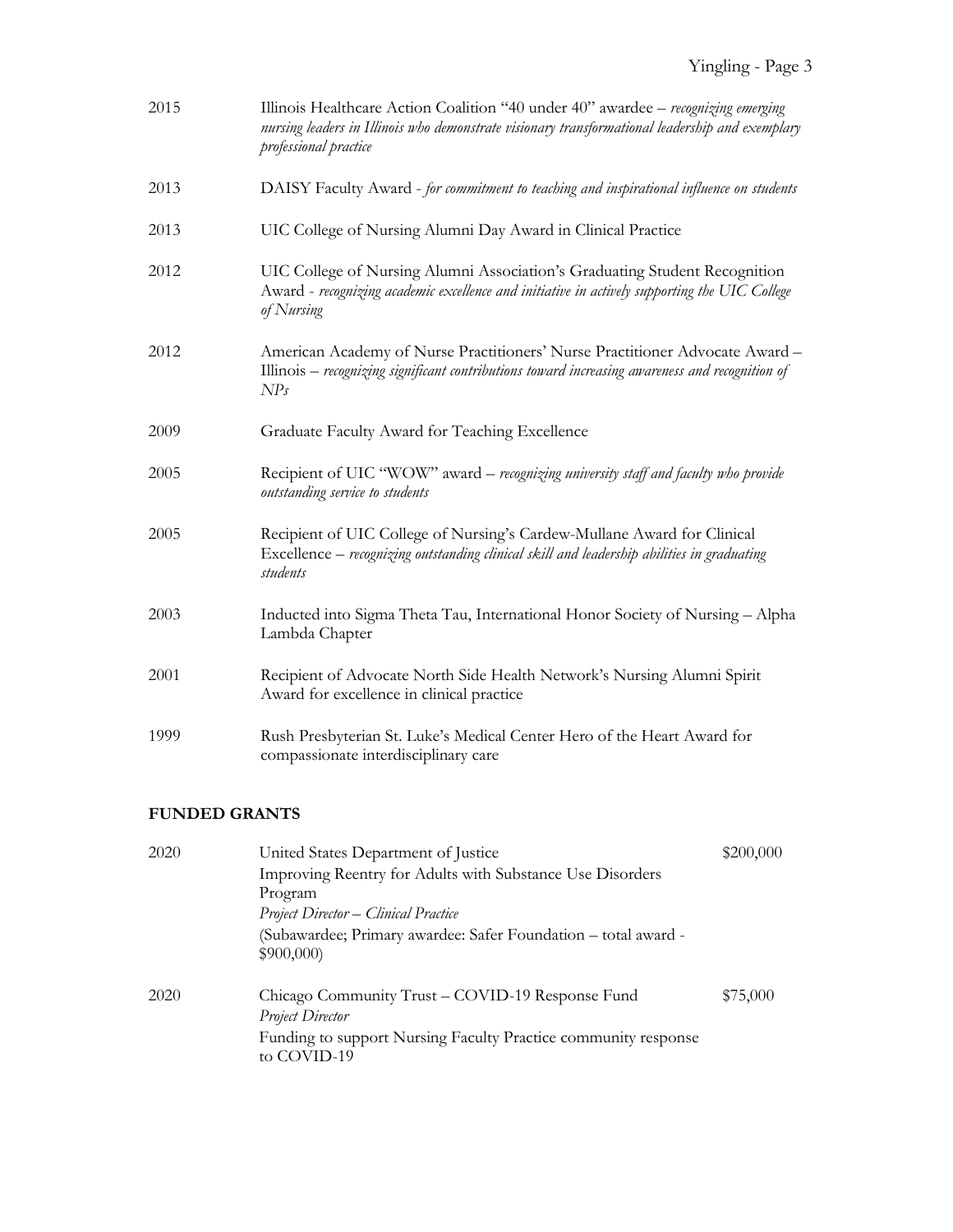| 2020 | Illinois Nurses Foundation<br>Principal Investigator<br>Pilot funding for program of RN-led primary care for justice-<br>involved people                                                                                                                                 | \$2,500       |
|------|--------------------------------------------------------------------------------------------------------------------------------------------------------------------------------------------------------------------------------------------------------------------------|---------------|
| 2019 | Health Resources & Services Administration (HRSA)<br>Advanced Nursing Education Workforce (ANEW)<br>Principal Investigator<br>Enhance academic-practice partnerships to assure practice<br>readiness in NP education                                                     | \$2.7 million |
| 2019 | Health Resources & Services Administration (HRSA)<br>Advanced Nursing Education – Nurse Practitioner Residency (ANE-NPR)<br>Co-Investigator/Lead Academic Partner with Erie Family Health<br>Develop Illinois' first new-graduate APRN fellowship in<br>community health | \$3.3 million |
| 2018 | CVS Health Foundation<br>Funding to support global community health experiences for FNP<br>students                                                                                                                                                                      | \$4,000       |
| 2017 | Center on Halsted<br>Secured funding to CON to develop proposal for community-<br>based HIV pre-exposure prophylaxis clinic                                                                                                                                              | \$15,000      |
| 2017 | CVS Health Foundation<br>Funding to support global community health experiences for FNP<br>students                                                                                                                                                                      | \$5,000       |
| 2016 | CVS Health Foundation<br>Funding to support global community health experiences for FNP<br>students                                                                                                                                                                      | \$5,000       |
| 2016 | Sigma Theta Tau International<br>Funding for quality improvement program to implement group<br>weight loss visits in a federally qualified health center                                                                                                                 | \$1,000       |
| 2012 | University of Illinois Faculty Summer Institute Grantee<br>Internal funding awarded to university faculty to support teaching-<br>learning technologies                                                                                                                  | \$500         |

#### **PUBLICATIONS (senior author underlined; \*mentored student publication; +invited manuscript)**

2021 Raghu, N., McNamara, M., Bettencourt, E., & **Yingling, C.** (2021). Cultivating diversity in the APRN workforce: An exemplar from an APRN fellowship program. *Journal of the American Association of Nurse Practitioners,* Online before print, doi: 10.1097/JXX.0000000000000679.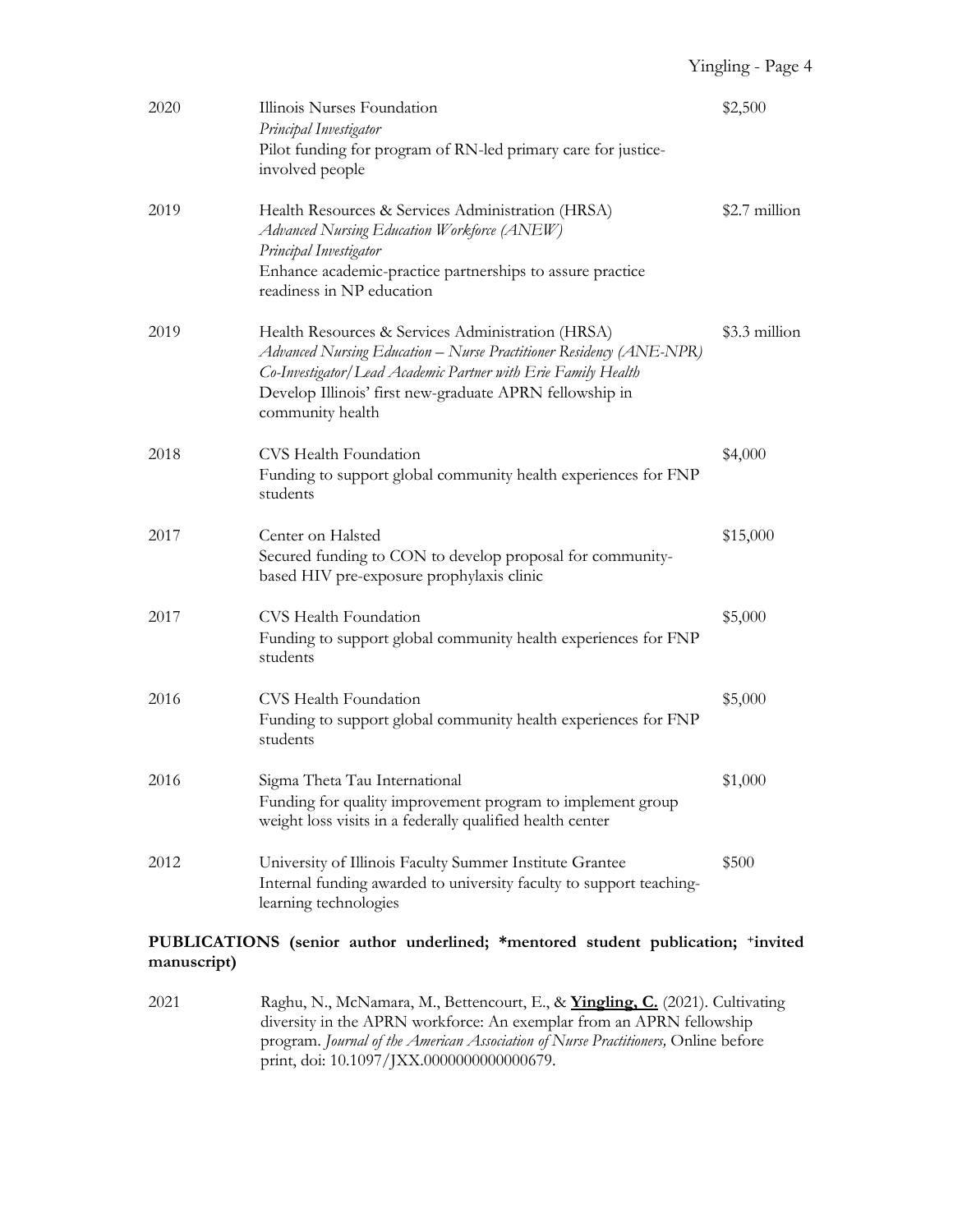| 2021 | Johnson, A., Reising, V., Yingling, C., Martin, A., Diegel-Vacek, L., &<br>Corbridge, S. (2021). A correctional facility academic-practice partnership:<br>Implementation of nurse-led COVID-19 screening. Journal of Corrections Health.<br>(Submitted and Under Review)                                                                                                          |
|------|------------------------------------------------------------------------------------------------------------------------------------------------------------------------------------------------------------------------------------------------------------------------------------------------------------------------------------------------------------------------------------|
| 2021 | *Turner, M., Chu, M. Cotler, K. & Yingling, C. (2021) Application of a sexual<br>risk assessment tool in primary care. Journal for Nurse Practitioners (Accepted for<br>Publication)                                                                                                                                                                                               |
| 2021 | <sup>+</sup> Broholm, C., <b>Yingling, C.</b> & Vail, R. (2021). Preventing HIV with PrEP:<br>Current and emerging modalities. Journal for Nurse Practitioners (Accepted for<br>Publication)                                                                                                                                                                                       |
| 2021 | *Huyck, M., Messmer, S. Mayer, S., & Yingling, C. (2021). Intrawound injection<br>of heroin as a drug delivery route among a cohort of people who inject drugs.<br>Health Science Reports, 4(1), e231. http://dx.doi.org/10.1002/hsr2.231                                                                                                                                          |
| 2020 | *Flanagan, S., Broholm, C. McClellan, L. & Yingling, C. (2020). LGBTQ+ issues:<br>Care of sexual and gender minority patients. In Tusai, K. and Fitzpatrick, J. Advanced<br>practice psychiatric nursing: Integrating psychotherapy, psychopharmacology, and<br>complementary and alternative approaches across the lifespan 3rd ed, (Eds.).<br>Springer, New York, NY. (in press) |
| 2020 | *Huyck, M., Mayer, S., Messmer, S. & Yingling, C. (2020). Community wound<br>care program within a syringe exchange program, Chicago, 2018-19. American<br>Journal of Public Health, 110(8), 1211-1213.<br>https://doi.org/10.2105/AJPH.2020.305681                                                                                                                                |
| 2020 | <sup>+</sup> Yingling, C., Broholm, C. & Stephenson, S. (2020). Pharmacoprevention of<br>new HIV infections. Nursing Clinics of North America, 55(3), 429-444.                                                                                                                                                                                                                     |
| 2020 | <sup>+</sup> McNamara, M. & <b>Yingling, C.</b> (2020). The reemergence of syphilis. Nursing<br>Clinics of North America, 55(3), 361-377.                                                                                                                                                                                                                                          |
| 2020 | <i>Hingling, C., Cotler, K. &amp; Broholm, C. (2020). LGBTQ patient care: Care of sexual</i><br>and gender minority people. In T. Buttaro and J. Trybulski Primary care: A<br>collaborative practice 6 <sup>th</sup> ed. (Eds.). Mosby, St. Louis, MO.                                                                                                                             |
| 2020 | Woroch, R., Sefton, M. & Yingling, C. (2020). Using simulation to prepare for<br>clinicals in front-loaded FNP curricula. Clinical Simulation in Nursing, 39, 45-50.<br>https://doi.org/10.1016/j.ecns.2019.11.002                                                                                                                                                                 |
| 2019 | *Mead, D., Sorenson, M., Amer, K., Ribero, S., Bishop-Royce, J., & Yingling, C.<br>(2019). Implementation of LGBT+ health education for master's entry nursing<br>students. Journal of Nursing Education and Practice, 10(3), 27-35.<br>https://doi.org/10.5430/jnep.v10n3p27                                                                                                      |
| 2019 | *Barnum, T., Vaez, K. Cesarone, D. & <i>Yingling, C.</i> (2019). Your data looks<br>good on a dashboard. Online Journal of Nursing Informatics.<br>https://www.himss.org/resources/your-data-looks-good-dashboard                                                                                                                                                                  |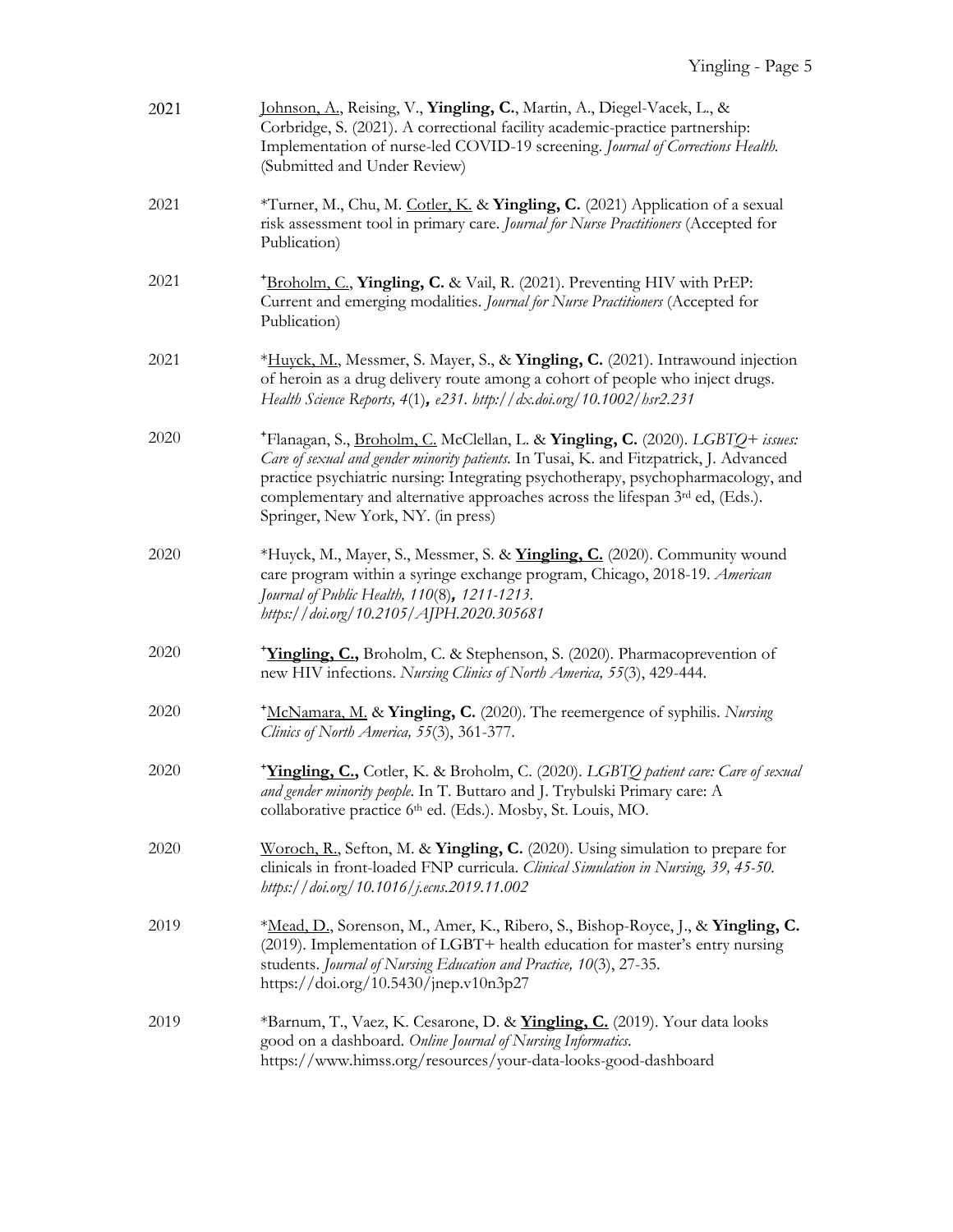| 2019 | *Yankellow, I. & <i>Yingling, C.</i> (2019). Nonoccupational postexposure<br>prophylaxis: An essential tool for HIV prevention. Journal for Nurse Practitioners,<br>15(10), 764-771. https://doi.org/10.1016/j.nurpra.2019.09.003                                                                                                                                        |
|------|--------------------------------------------------------------------------------------------------------------------------------------------------------------------------------------------------------------------------------------------------------------------------------------------------------------------------------------------------------------------------|
| 2019 | *Chu, M., Cotler, K. & <b>Yingling, C.</b> (2019). Understanding patient motivations<br>for pre-exposure prophylaxis initiation and adherence. Journal of the American<br>Association of Nurse Practitioners, 32(6), 423-428.<br>https://doi.org/10.1097/JXX.0000000000000282                                                                                            |
| 2019 | *Ishida, K., Weiss, E., Kee, S. & <i>Yingling, C.</i> (2019) Increasing colorectal cancer<br>screening orders using unlicensed assistive personnel. BMJ Open Quality, doi:<br>10.1136/bmjoq-2018-000545                                                                                                                                                                  |
| 2019 | Durham, M., Yingling, C., & Hershberger, P. (2019) Accelerating improvement<br>of a DNP project proposal course using quality improvement methods. Journal of<br>Nursing Education, 58(5), 306-311.                                                                                                                                                                      |
| 2019 | <b>Yingling, C.</b> (2019) A lie by omission?. American Journal of Nursing, 119(1), 72.<br>Recognized with a 2020 Clarion Award from the Association for Women in Communications                                                                                                                                                                                         |
| 2019 | Gatewood, E., Broholm, C., Herman, J., & Yingling, C. (2019). Making the<br>invisible visible: Implementing an implicit bias activity in nursing education.<br>Journal of Professional Nursing. Advance online publication.<br>https://doi.org/10.1016/j.profnurs.2019.03.004                                                                                            |
| 2018 | Woroch, R. A., Alvarez, D. V., <i>Yingling, C. T.</i> , & Handrup, C. T. (2018). Family<br>Nurse Practitioner/Psychiatric Mental Health Nurse Practitioner Collaboration in<br>Drug-Seeking Telephone Triage Simulation in an Advanced Practice Registered<br>Nurse Curriculum. Clinical Simulation in Nursing, 18, 14-19.<br>https://doi.org/10.1016/j.ecns.2018.01.002 |
| 2018 | Cotler, K., <i>Yingling, C.</i> , & Broholm, C. (2018). Preventing New Human<br>Immunodeficiency Virus Infections with Pre-exposure Prophylaxis. The Journal for<br>Nurse Practitioners, 14(5). https://doi.org/10.1016/j.nurpra.2017.12.021                                                                                                                             |
| 2017 | Yingling, C. T., Cotler, K., & Hughes, T. L. (2017). Building nurses' capacity to<br>address health inequities: incorporating lesbian, gay, bisexual and transgender<br>health content in a family nurse practitioner programme. Journal of Clinical Nursing,<br>26(17-18), 2807-2817. https://doi.org/10.1111/jocn.13707                                                |
| 2016 | Yingling, C., Lock, S., Swint, C., Selix, N., Iseminger, K., Russo, M. et al. (2016)<br>The Benefits of Faculty Practice Partnerships [Background Paper]. National<br>Organization of Nurse Practitioner Faculties, Washington, DC.                                                                                                                                      |
| 2015 | Buchholz, S. W., Yingling, C., Jones, K., & Tenfelde, S. (2015). DNP and PhD<br>collaboration: Bringing together practice and research expertise as predegree and<br>postdegree scholars. Nurse Educator, 40(4), 203-206.<br>https://doi.org/10.1097/NNE.0000000000000141                                                                                                |
| 2011 | Sefton, M., Brigell, E., <b>Yingling, C.</b> , & <u>Storfjell, J.</u> (2011). A journey to become a<br>federally qualified health center. Journal of the American Academy of Nurse Practitioners,<br>23(7), 346-350. https://doi.org/10.1111/j.1745-7599.2011.00621.x                                                                                                    |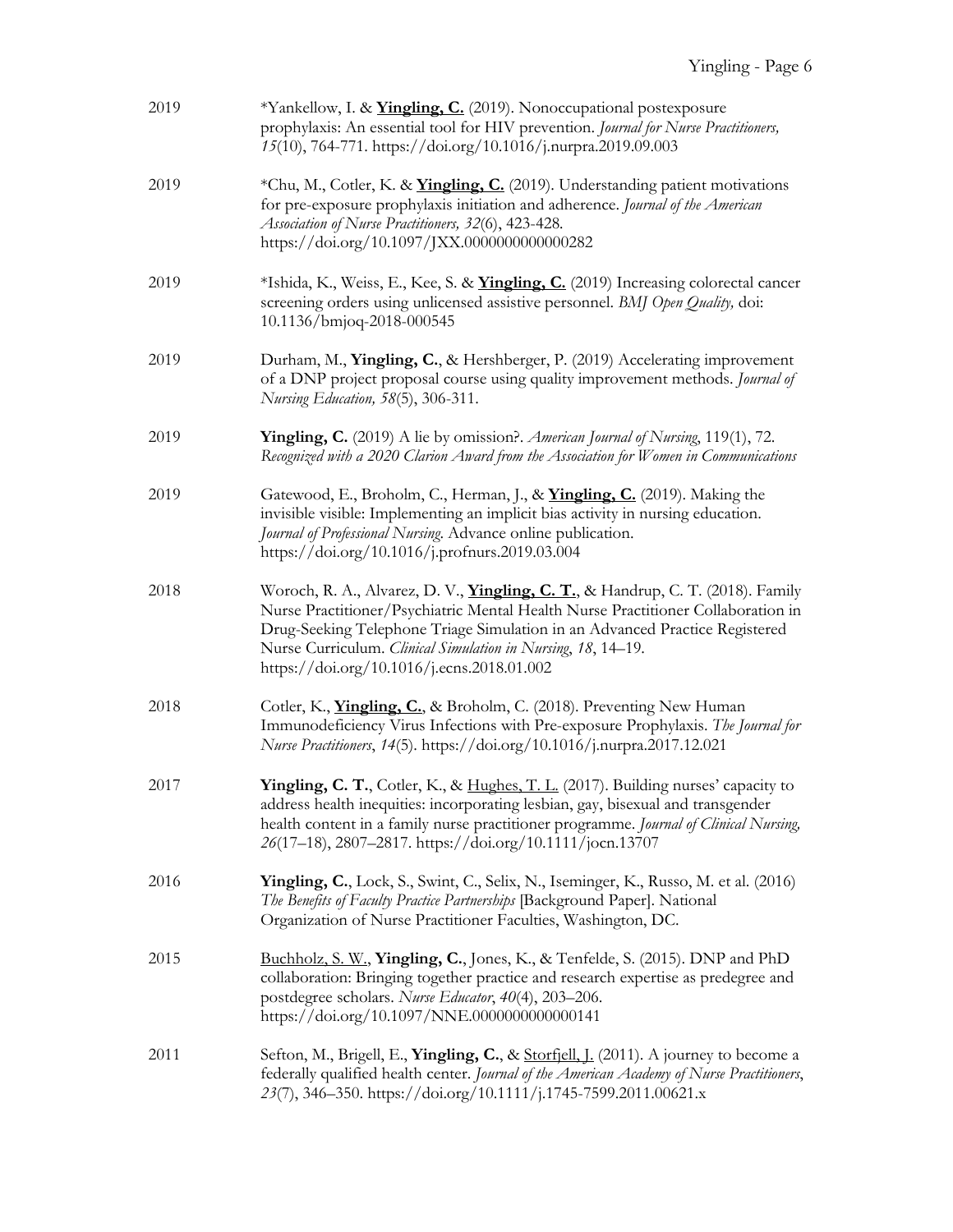# **NATIONAL PUBLIC COMMENTS**

| 2020              | Public Comments on the Council on Collegiate Nursing Education's proposed<br>standards for NP residency/fellowship programs. Washington, DC: American<br>Association of Colleges of Nursing.                                                                                                                                      |
|-------------------|-----------------------------------------------------------------------------------------------------------------------------------------------------------------------------------------------------------------------------------------------------------------------------------------------------------------------------------|
| 2018              | Public Comments on the American Nurses Association's position statement on<br>Ethical Considerations Regarding Local and Global Volunteerism. Silver Spring,<br>MD: American Nurses Association.                                                                                                                                  |
| 2018              | Public Comments on the Standards for Accreditation of Baccalaureate and<br>Graduate Nursing Programs. Washington, D.C. Commission on Collegiate<br>Nursing Education                                                                                                                                                              |
| <b>LAY PRESS</b>  |                                                                                                                                                                                                                                                                                                                                   |
| 2020              | Quoted in Article<br>"Terrified truckers have no idea how they'll get home if they catch COVID-19 on<br>the road — and major trucking companies don't either"<br>Rachel Premack, Business Insider - April 7, 2020<br>https://www.businessinsider.com/coronavirus-trucking-giants-sick-truck-drivers-<br>home-2020-4               |
| 2020              | Quoted in Article<br>"Nurses are making \$5,000 a week to go to hard-hit coronavirus-outbreak zones<br>- and staffing agencies are cashing in on the new demand"<br>Allana Akhtar, Business Insider - April 1, 2020<br>https://www.businessinsider.com/nurse-staffing-agencies-aya-increased-demand-<br>during-coroanvirus-2020-3 |
| 2020              | Letter to the Editor<br>"Nurse Practitioners Boost Access to Care"<br>Chicago Tribune - February 10, 2020<br>https://www.chicagotribune.com/opinion/letters/ct-letters-vp-021120-<br>20200211-r4twvybttzenxitalhd26zqor4-story.html                                                                                               |
|                   | <b>CONTINUING EDUCATION</b>                                                                                                                                                                                                                                                                                                       |
| 2018-2019         | "Preventing New HIV Infections with Pre-Exposure Prophylaxis"<br>American Association of Nurse Practitioners (online CE)<br>https://aanp.inreachce.com/Details/Information/1d44fd47-6a78-4433-be7e-<br>f54aea4cc7af<br>Continuing education completed by more than 2000 practicing NPs                                            |
| November,<br>2017 | "History Taking Workshop and Disclosing Bad News"<br>University of Tsukuba, Tsukuba, Japan                                                                                                                                                                                                                                        |
| February,<br>2016 | "Primary Care Pharmacology Update"<br>Illinois Society for Advanced Practice Nursing                                                                                                                                                                                                                                              |
| July,             | "Geriatric Pharmacology Update"                                                                                                                                                                                                                                                                                                   |

2016 Oak Street Health, Chicago, IL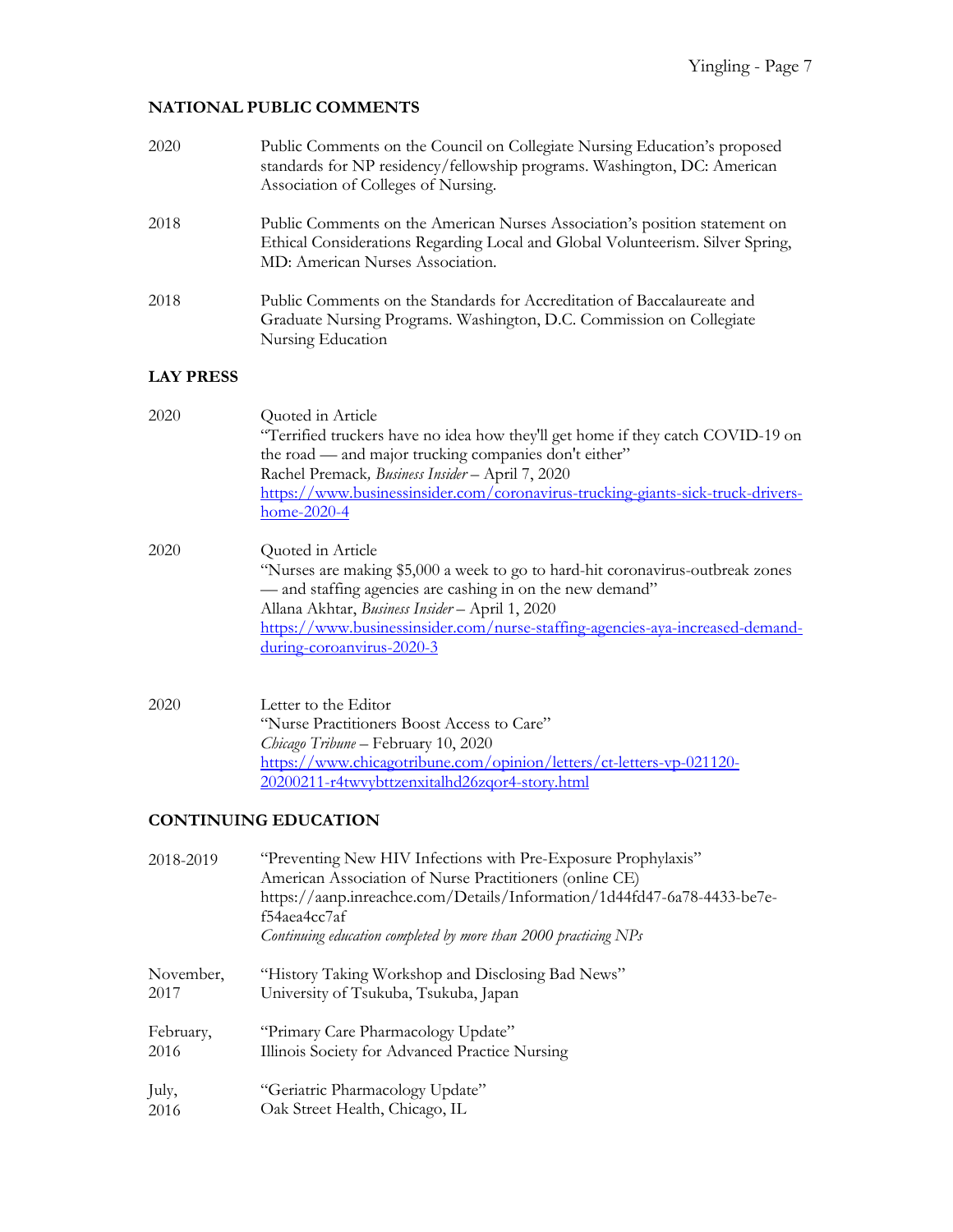# **PRESENTATIONS**

### INVITED INTERNATIONAL

| October,<br>2020        | "Telehealth in the Time of COVID-19: Policy, Process and Therapeutic Issues"<br>Global Alliance for Behavioral Health & Social Justice<br>Coming Together for Action Annual Conference<br>Panel presentation on telehealth during the COVID-19 pandemic.        |
|-------------------------|-----------------------------------------------------------------------------------------------------------------------------------------------------------------------------------------------------------------------------------------------------------------|
| August,<br>2019         | "Mentoring Nurse Practitioner Students"<br>Peking University<br>Beijing, China<br>Training workshop for clinical mentors in China's first NP program                                                                                                            |
| December,<br>2018       | "Strategies for Nurse Retention in US Hospitals and Health Systems"<br>Kangbuk Samsung Hospital<br>Seoul, South Korea<br>50th Anniversary Nursing Symposium                                                                                                     |
| November,<br>2017       | "Palliative Care in the United States"<br>University of Tsukuba<br>Tsukuba, Japan<br>Annual PhD Symposium                                                                                                                                                       |
| April,<br>2016          | "Un Día en la Vida de un Enfermero Practicante (A Day in the Life of a Nurse<br>Practitioner)"<br>Pan-American Health Organization (PAHO)<br>Web-based live presentation to audience of Caribbean, Latin American and<br>Central American nurses and physicians |
| <b>INVITED NATIONAL</b> |                                                                                                                                                                                                                                                                 |
| April, 2021             | "The Influence of the Pandemic on APRN Education: Can We Go Back, Should<br>We?"<br>National Council of State Boards of Nursing - APRN Roundtable                                                                                                               |
| November,<br>2020       | "Preparing for Success: The DNP Project and Program Evaluation"<br>National Organization of Nurse Practitioner Faculties Special Topics Conference<br>Online due to COVID-19                                                                                    |
| August, 2020            | "NONPF Faculty Development Workshop: Sexual and Gender Minority Health<br>in the NP Curriculum"<br>National Organization of Nurse Practitioner Faculties, Washington, DC                                                                                        |
| December,<br>2019       | "Developing a Seamless BSN-DNP Curriculum"<br>National Organization of Nurse Practitioner Faculties Special Topics Conference<br>Bethesda, MD                                                                                                                   |
| November,<br>2010       | "Managing Chronic Disease in Adults with Mental Illness"<br>Primary and Behavioral Health Care Integration Meeting<br>Substance Abuse and Mental Health Services Administration/Center for<br>Mental Health Services<br>Washington, DC                          |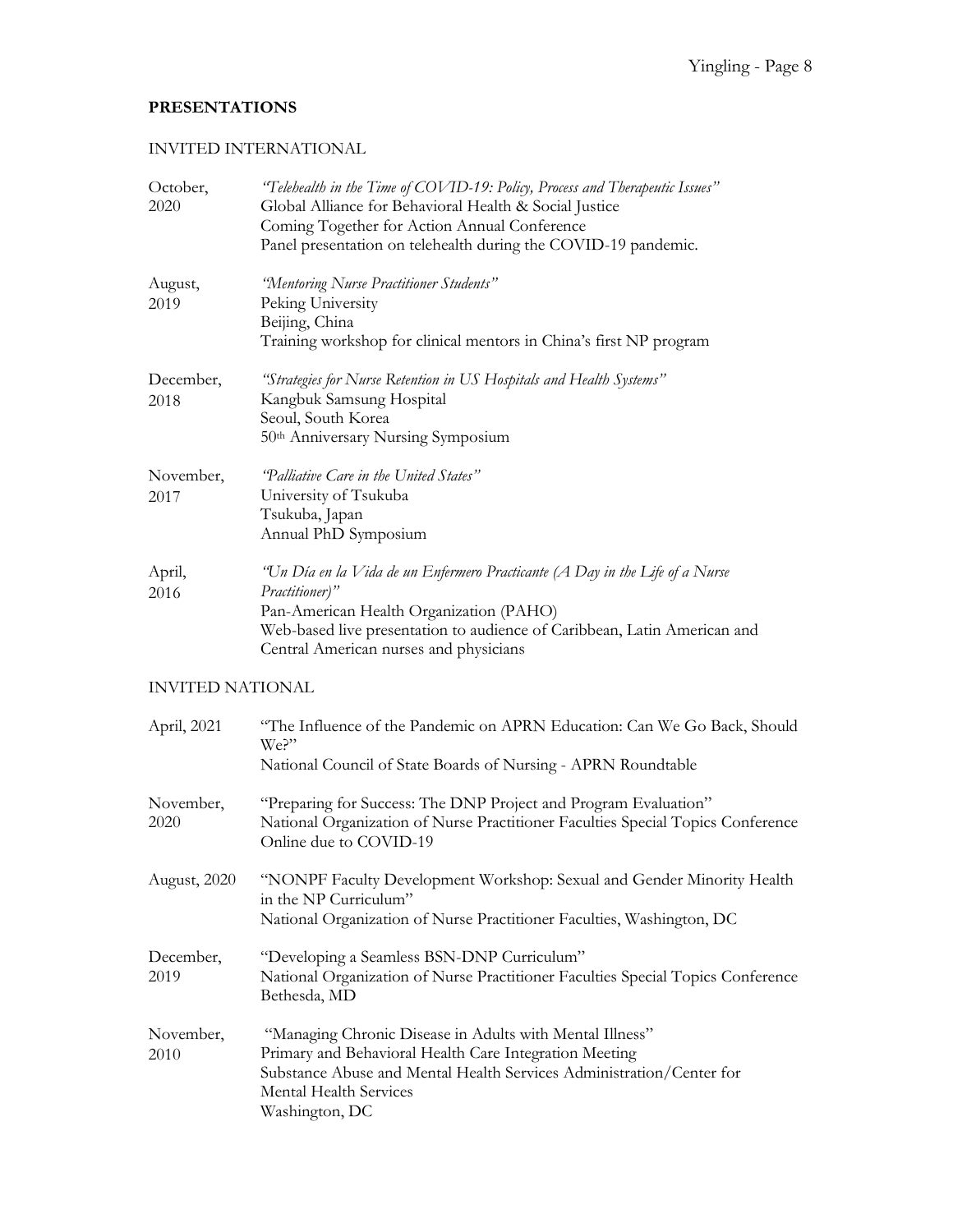#### INVITED REGIONAL

| March, | "PhD and DNP: Preparation, Practice and Scholarship" |
|--------|------------------------------------------------------|
| 2013   | Panel Presentation                                   |
|        | Midwest Nursing Research Society                     |
|        | Chicago, IL                                          |

#### INVITED LOCAL

| October,<br>2019  | "Care of Sexual and Gender Minority Patients"<br>Korean Hospital Nurses Association<br>Chicago, IL                                                       |  |
|-------------------|----------------------------------------------------------------------------------------------------------------------------------------------------------|--|
| November,<br>2018 | "Care of Sexual and Gender Minority Patients"<br>National Association of Hispanic Nurses-Illinois Chapter<br>Chicago, IL                                 |  |
| October,<br>2018  | "Care of Sexual and Gender Minority Patients"<br>Korean Hospital Nurses Association<br>Chicago, IL                                                       |  |
| January,<br>2018  | "Education, Regulation and Role of Nurse Practitioners in the United States"<br>China Medical Board and Anhui Province Delegation<br>Chicago, IL         |  |
| October,<br>2017  | "Advanced Practice Nursing and Nursing Faculty Practice"<br>Korean Hospital Nurses Association<br>Chicago, IL                                            |  |
| October,<br>2016  | "Advanced Practice Nursing and Nursing Faculty Practice"<br>Korean Hospital Nurses Association<br>Chicago, IL                                            |  |
| October,<br>2016  | "Pharmacology Update for Advanced Practice Providers"<br>Northwestern Memorial Hospital<br>Annual Advanced Practice Providers Conference<br>Chicago, IL  |  |
| March,<br>2015    | "Nurse Practitioner Education and Preparation in the United States"<br>University of Leiden - Netherlands<br>NP Faculty and Student Visit<br>Chicago, IL |  |

REFEREED NATIONAL (senior author underlined; \*mentored student presentation)

November, 2021 Johnson, A., **Yingling, C.**, Reising, V. & Martin, A. (2021, November). An RNled primary care program at an urban correctional transition center. Roundtable presentation accepted for the National Conference on Correctional Health Care, Chicago, IL.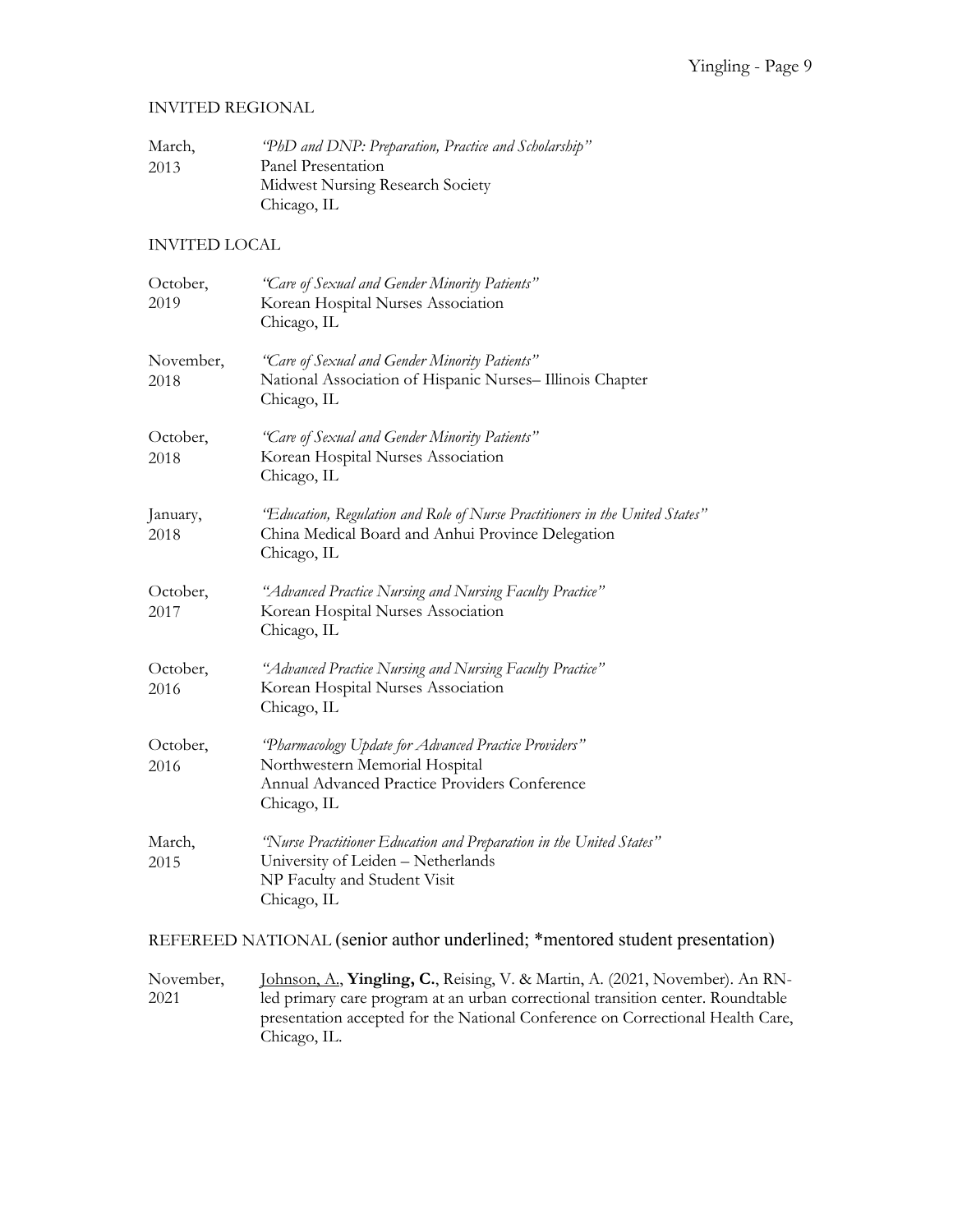| April,<br>2021    | Johnson, A. & Yingling, C. (2021, April). A nurse led COVID 19 screening<br>program for a community based correctional facility. Poster session presented at<br>Association of Public Health Nurses National Conference (online due to<br>COVID).                                                 |
|-------------------|---------------------------------------------------------------------------------------------------------------------------------------------------------------------------------------------------------------------------------------------------------------------------------------------------|
| June,<br>2020     | *Yankellow, I. & Yingling, C. (2020, June). Emergency HIV prevention - why aren't<br>you prescribing it? Poster accepted for presentation at American Association of<br>Nurse Practitioners National Conference, New Orleans, LA (Conference<br>canceled due to COVID-19)                         |
| June,<br>2020     | Stephenson, S. & Yingling, C. (2019, June). Preventing HIV in adolescents with pre-<br>exposure prophylaxis. Poster accepted for presentation at American Association of<br>Nurse Practitioners National Conference, New Orleans, LA (Conference<br>canceled due to COVID-19)                     |
| June,<br>2019     | *Gill, J. & <i>Yingling, C.</i> (2019, June). Provider and patient perceptions on the use of<br>telehealth to expand access to HIV pre-exposure prophylaxis (PrEP). Poster session<br>presented at National LGBTQ Health Conference, Atlanta, GA.                                                 |
| June,<br>2019     | *Chu, M. & <i>Yingling, C.</i> (2019, June). Understanding patient motivation for pre-<br>exposure prophylaxis initiation and adherence. Poster session presented at National<br>LGBTQ Health Conference, Atlanta, GA.                                                                            |
| June,<br>2019     | *Ishida, K., Louis, E., Kee, S., & <i>Yingling, C.</i> (2019, June). Increasing colorectal<br>cancer screening orders using unlicensed assistive personnel. Poster session at American<br>Association of Nurse Practitioners National Conference, Indianapolis, IN.                               |
| April,<br>2019    | Yingling, C., Broholm, C., Herman, J. & Gatewood, E. (2019, April). Implicit bias<br>awareness in NP education: Making the invisible visible. Paper presented at the National<br>Organization of Nurse Practitioner Faculties National Conference, Atlanta, GA.                                   |
| April,<br>2019    | Woroch, R., Sefton, M. & <i>Yingling, C.</i> (2019, April). Conquering clinical-Helping<br>students prepare for their first clinical in a front-loaded FNP program. Poster session<br>presented at the National Organization of Nurse Practitioner Faculties National<br>Conference, Atlanta, GA. |
| April,<br>2018    | <b>Yingling, C.</b> & Vaez, K. (2018, April). The faculty clinician model - A new approach to<br>clinical education. Poster session presented at the National Organization of Nurse<br>Practitioner Faculties National Conference, Indianapolis, IN.                                              |
| December,<br>2017 | Durham, M., Yingling, C. & Hershberger, P. (2017, December). Accelerating<br>improvement in a DNP project proposal course. Poster session presented at Institute for<br>Healthcare Improvement National Forum, Orlando, FL.                                                                       |
| April,<br>2017    | Yingling, C., Broholm, C., Herman, J., Hamrick, A., Crowley-Koschnitzki, C.<br>(2017, April). Navigating the minefield on the journey to leadership in NP education.<br>Symposium conducted at the National Organization of Nurse Practitioner<br>Faculties National Conference, Washington, DC.  |
| April,<br>2017    | Yingling, C. & Cotler, K. (2017, April). Preparing NP students to care for sexual<br>minority (LGBTQIA) patients: There's room in your curriculum!. Paper presented at the<br>National Organization of Nurse Practitioner Faculties National Conference,<br>Washington, DC.                       |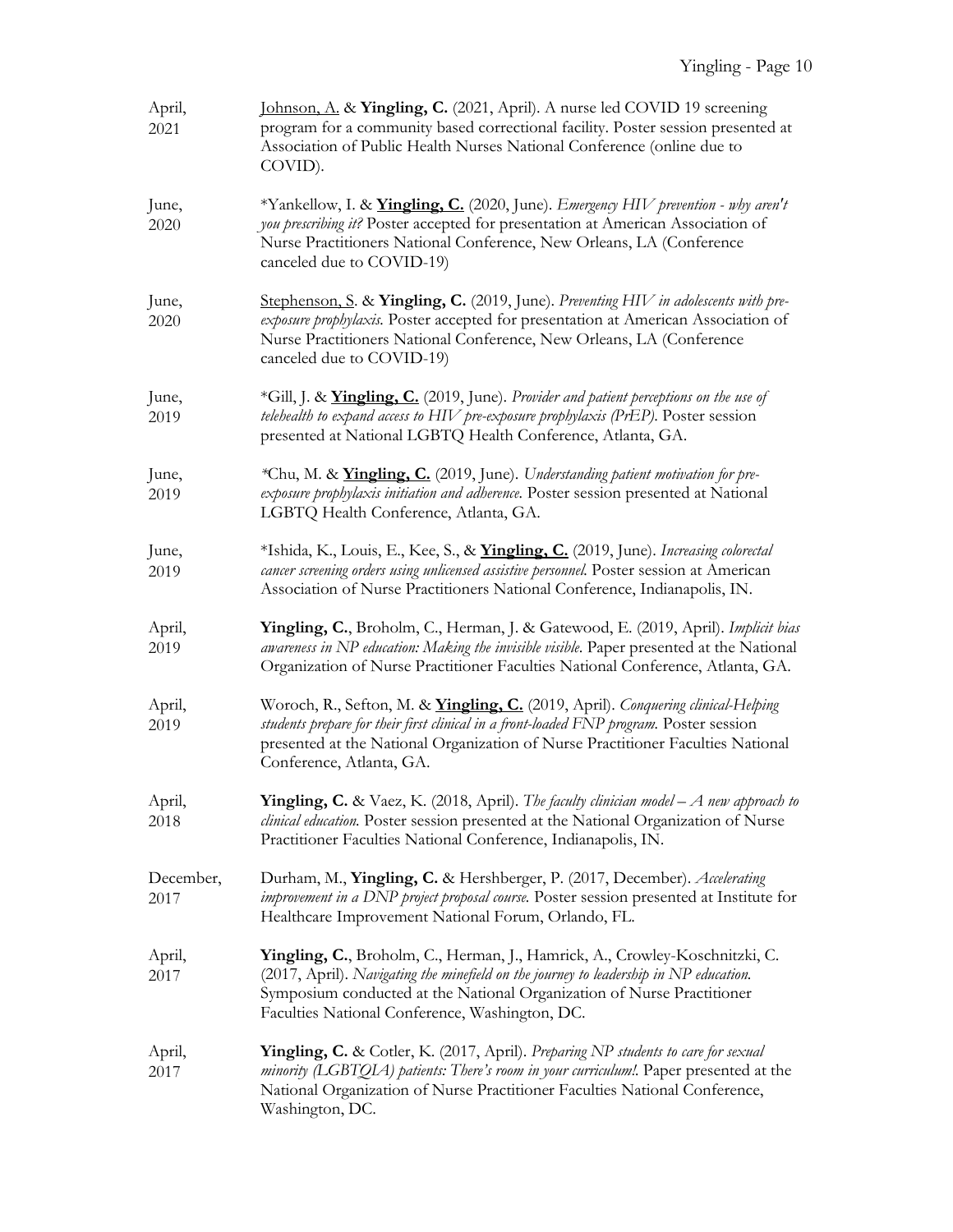| April,<br>2016    | Yingling, C. & Woroch, R. (2016, April). Our FNP and PMHNP students love joint<br>clinical simulation. Yours will too. Paper presented at the National Organization of<br>Nurse Practitioner Faculties National Conference, Seattle, WA.                                                                           |
|-------------------|--------------------------------------------------------------------------------------------------------------------------------------------------------------------------------------------------------------------------------------------------------------------------------------------------------------------|
| April,<br>2014    | Yingling, C. (2014, April). One solution to the NP student placement crisis: Implementing<br>a community health immersion clinical (CHIC) at a community health center. Poster session<br>presented at American Association of Nurse Practitioners National Conference,<br>Nashville, TN.                          |
| April,<br>2011    | Yingling, C. (2011, April). Beyond 'study abroad': Developing cultural humility and<br>clinical acumen through an international practicum option for NP students. Poster session<br>presented at the National Organization of Nurse Practitioner Faculties National<br>Conference, Albuquerque, NM.                |
| April,<br>2009    | McDevitt, J., Sefton, M. & Yingling, C. (2009, April). From faculty practice to<br>federally qualified health center - the experience of Integrated Health Care. Poster session<br>presented at the National Organization of Nurse Practitioner Faculties National<br>Conference, Louisville, KY.                  |
| REFEREED REGIONAL |                                                                                                                                                                                                                                                                                                                    |
| October,<br>2018  | *Ishida, K., Louis, E., Kee, S., & Yingling, C. (2018, October). Increasing colorectal<br>cancer screening among an underserved population. Poster session presented at the Illinois<br>Society for Advanced Practice Nursing Midwest Conference, Lisle, IL (poster<br>selected as second place winner of session) |
| October,<br>2014  | Yingling, C. & Capaul, M. (2014, October). Academic-practice partnerships:<br>Implementing a community health immersion clinical (CHIC) at a community health center.<br>Poster session presented at the Illinois Society for Advanced Practice Nursing<br>Midwest Conference, Naperville, IL.                     |
| March,<br>2013    | Yingling, C. (2013, March). Assessing patient satisfaction in a low health literacy<br>population: A systems improvement project. Poster session presented at Midwest                                                                                                                                              |

#### Nursing Research Society Annual Research Conference, Chicago, IL.

# **PROFESSIONAL SERVICE**

### BOARD OF DIRECTORS/OFFICER

| $2020 -$ Present | National Organization of Nurse Practitioner Faculties<br>Washington, DC<br>Board of Directors<br><b>Board Member at Large</b> |
|------------------|-------------------------------------------------------------------------------------------------------------------------------|
| $2019 - 2021$    | Weiss Memorial Hospital<br>Chicago, IL<br>Board of Trustees<br>Trustee                                                        |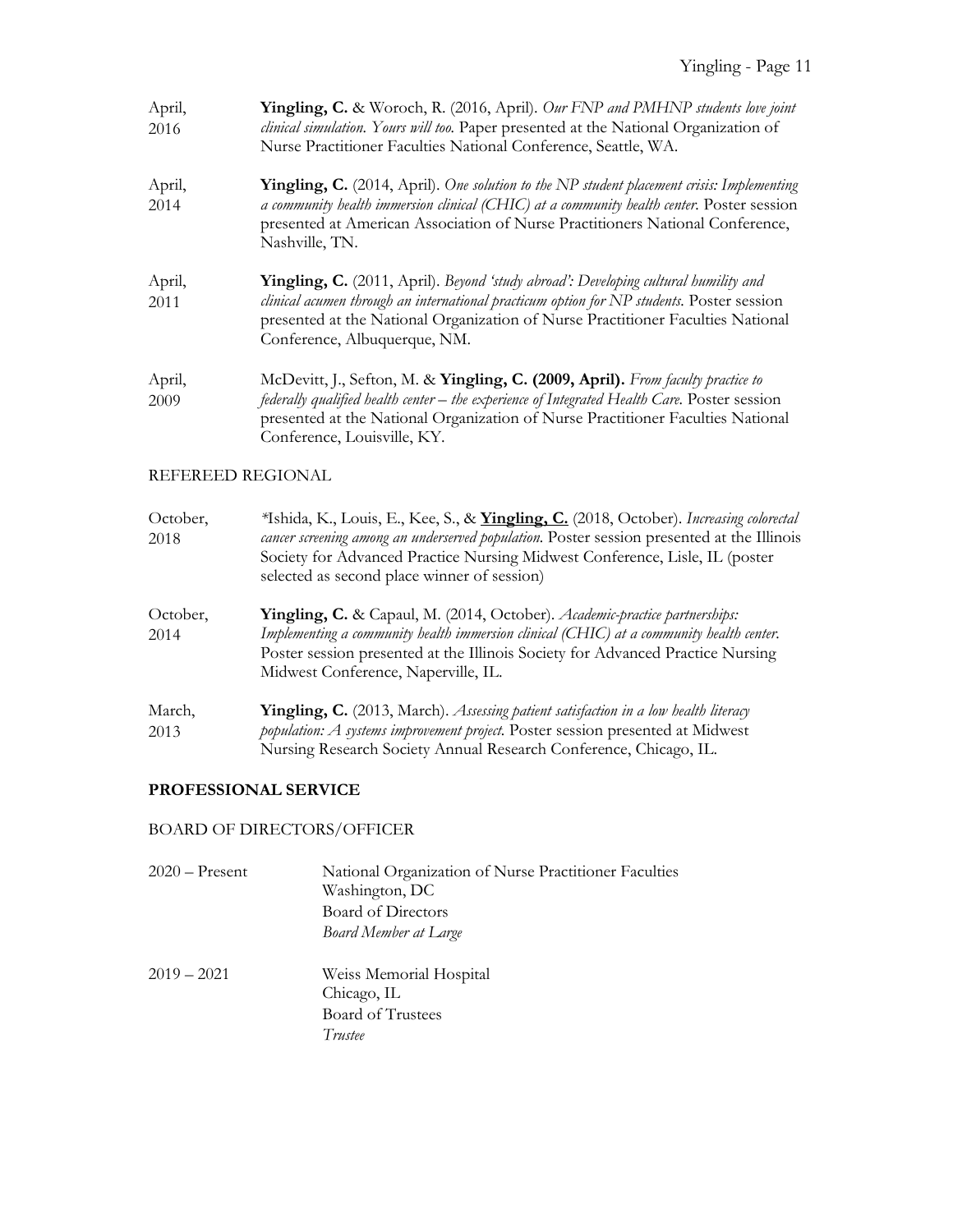| 2018-2019    | UIC College of Nursing<br>Chicago, IL<br>Nursing Service Plan Executive Board<br><b>Board Member</b>                                                          |
|--------------|---------------------------------------------------------------------------------------------------------------------------------------------------------------|
| 2015-2017    | Illinois Society for Advanced Practice Nursing<br>Manteno, IL<br><b>Board Member</b>                                                                          |
| 2010-2012    | Oak Park Area Lesbian and Gay Association<br>Oak Park, IL<br><b>Board Member</b>                                                                              |
|              | SERVICE TO THE INSTITUTION (University of Illinois at Chicago)                                                                                                |
| 2021         | College of Nursing Dean Search Committee<br>Committee Member                                                                                                  |
| 2019-2021    | Graduate Admissions and Standards Committee<br>Chair                                                                                                          |
| 2018-2019    | Council on Collegiate Nursing Education (CCNE) Re-Accreditation<br>Preparation Team<br>Writer for Self-Study (CCNE Standard III)                              |
| 2018         | DNP Launch Day - Coordinator<br>Developed and led full-day program for all new incoming DNP students                                                          |
| 2018         | Clinical Education Management Platform Committee<br>Chair of ad-hoc committee to select and implement college-wide clinical education<br>management platform. |
| 2017-Present | Holistic Review Team<br>Faculty Trainer for College-Wide Holistic Admissions Process                                                                          |
| 2015-2016    | Director of Clinical Simulation Search Committee<br>Committee Member                                                                                          |
| 2015-2016    | Health Systems Science Departmental Appointment, Progression and<br>Tenure (APT) Committee<br>Committee Member                                                |
| 2013-2014    | Health Systems Sciences Department Head Search Committee<br>Committee Member                                                                                  |
| 2007-2010    | Health Systems Science Social Committee<br>Treasurer/President                                                                                                |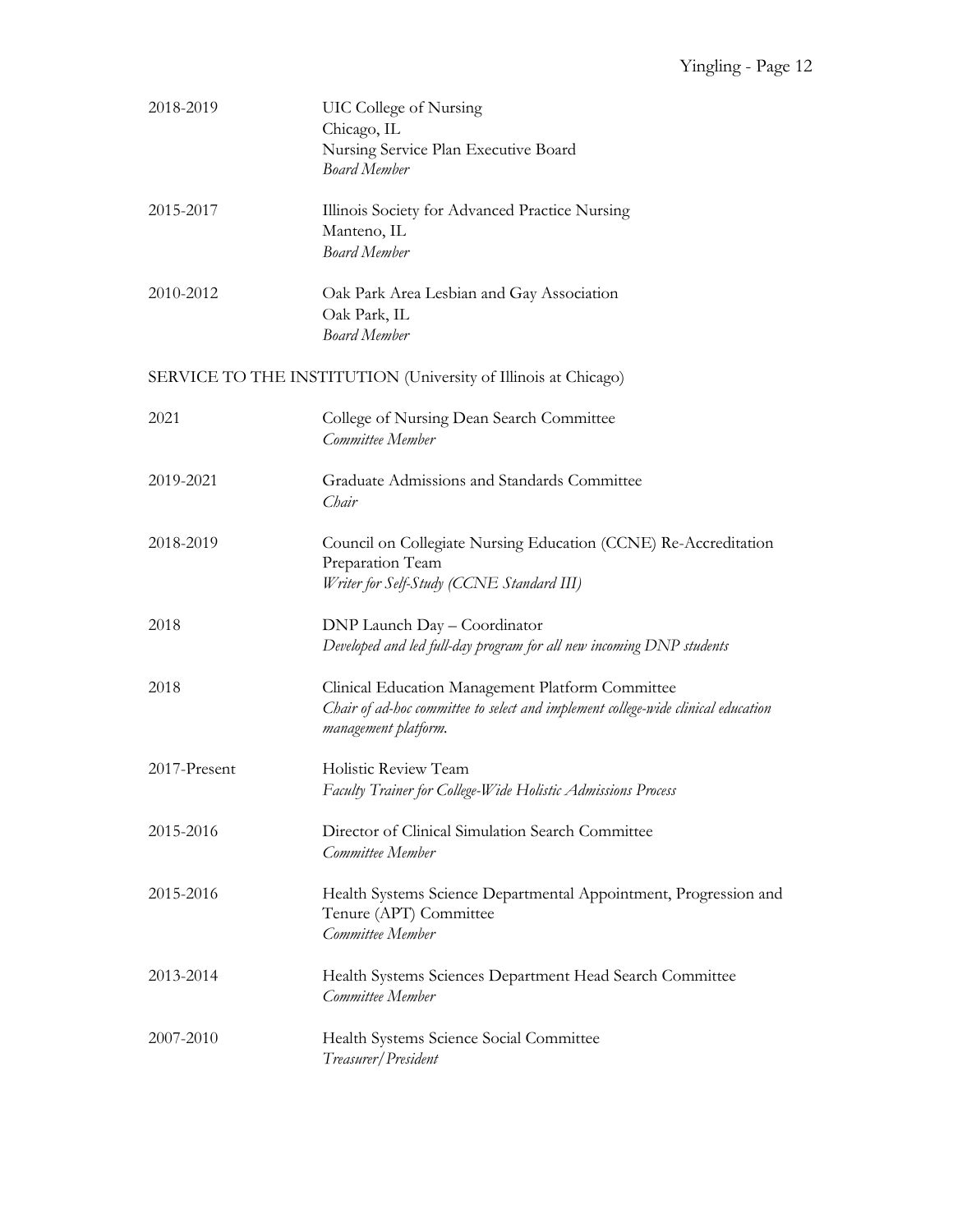#### SERVICE TO THE PROFESSION

| 2016-2017                       | Fellows of the American Association of Nurse Practitioners Mentoring Program<br>Volunteer mentor for emerging NP leaders                              |  |
|---------------------------------|-------------------------------------------------------------------------------------------------------------------------------------------------------|--|
| 2006-present                    | Volunteer Clinical Preceptor<br>Provide 250-1000 hours per year of volunteer clinical precepting time to<br>FNP students.                             |  |
| SERVICE TO THE COMMUNITY        |                                                                                                                                                       |  |
| 2009-2019                       | Little by Little – Haiti (Glenview, IL/Gramothe, Haiti)<br>Volunteer Nurse Practitioner - Student Team Leader<br>Primary care practice in rural Haiti |  |
| PEER REVIEW                     |                                                                                                                                                       |  |
| 2019                            | SAGE Open                                                                                                                                             |  |
| 2018                            | "Comprehensive Care in COPD: Strategies for Nurse Practitioners"<br>American Association of Nurse Practitioners                                       |  |
| 2017                            | Journal of Bioethical Inquiry                                                                                                                         |  |
| 2016-present                    | Journal of the American Psychiatric Nurses Association                                                                                                |  |
| 2015-present                    | Journal of Clinical Nursing                                                                                                                           |  |
| PROFESSIONAL SOCIETY MEMBERSHIP |                                                                                                                                                       |  |
| $2021$ – present                | Michigan Council of Nurse Practitioners                                                                                                               |  |
| $2019 - 2021$                   | American Nurses Association - Illinois                                                                                                                |  |
| $2016$ – present                | Fellows of the American Association of Nurse Practitioners                                                                                            |  |
| $2012$ – present                | American Association of Nurse Practitioners                                                                                                           |  |
| $2011$ – present                | National Organization of Nurse Practitioner Faculties                                                                                                 |  |

- 2004 2021 ISAPN Illinois Society for Advanced Practice Nursing
- 2003 present Sigma Theta Tau International Honor Society of Nursing

### **LICENSURE & CERTIFICATIONS**

| $2021$ – present | Registered Nurse, Nurse Practitioner |
|------------------|--------------------------------------|
|                  | State of Michigan                    |
|                  | 4704381034 (expiration 09/2023)      |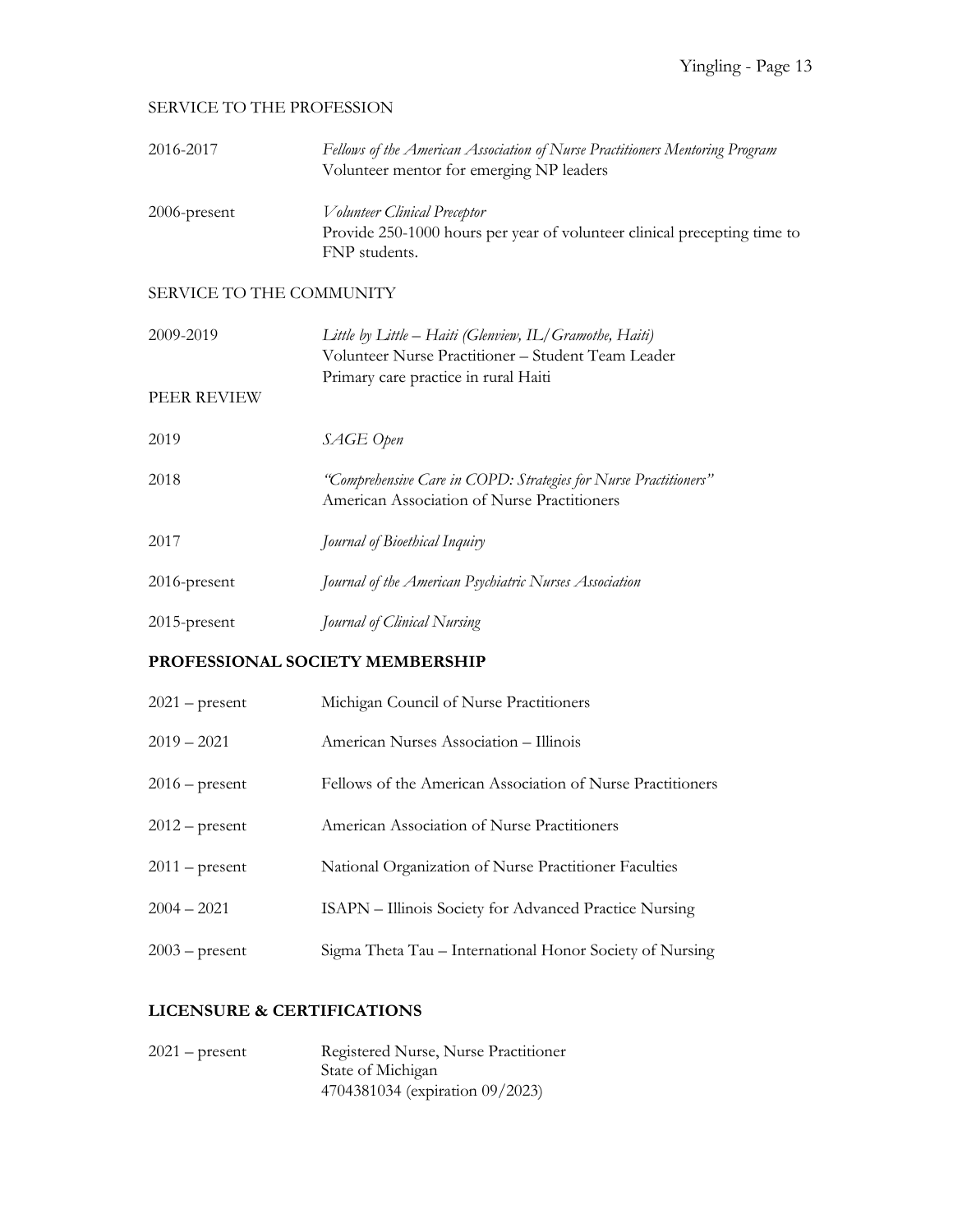| $2005$ – present | Advanced Practice Registered Nurse - Full Practice Authority<br><b>Certified Nurse Practitioner</b><br>State of Illinois<br>077-000100 (expiration 05/2022)               |
|------------------|---------------------------------------------------------------------------------------------------------------------------------------------------------------------------|
| $2005$ – present | Controlled Substance Registration Certificate<br>US Drug Enforcement Agency<br>MYxxxxxx (expiration 05/2022)<br>XYxxxxxxx (expiration 05/2022) - DATA 2000 waiver for MAT |
| $2005$ – present | Advanced Practice Registered Nurse - Full Practice Authority<br>Controlled Substance Prescriber<br>State of Illinois<br>377-xxxxxx (expiration 05/2022)                   |
| $2005$ – present | Family Nurse Practitioner<br>American Nurses' Credentialing Center<br>2005005030 (expiration 07/2025)                                                                     |
| $1999 - present$ | Registered Professional Nurse<br>State of Illinois<br>041-316525 (expiration 05/2022)                                                                                     |

#### **TEACHING**

#### DOCTOR OF NURSING PRACTICE PROJECT FACULTY MENTOR

Yeom, S. (2020). Association of patient complexity with colorectal screening rates in federally qualified health centers (FQHC) in Chicago.

Huyck, M. (2020). Implementing a community wound care program serving people who inject drugs.

Reller, M. (2020). E-cigarette policy change and reform in youth ages 12-17.

Lynch, E. (2020). Facing barriers to complementary and alternative medicine in primary care.

Bessler, L. (2020). Complementary and alternative medicine barriers in underserved communities.

Oanes, E. (2020). Expedited partner treatment for trichomoniasis: A policy-focused intervention

Baboulas, A. (2020). Improving access for expedited partner treatment for trichomonasis.

Bachman, A. (2019). Implementation of Genetics in the Primary Care Setting. University of Illinois at Chicago.

Chu, M. (2019). Improving Adherence to HIV Pre-exposure Prophylaxis Using a Brief "Life-Steps" Intervention. University of Illinois at Chicago.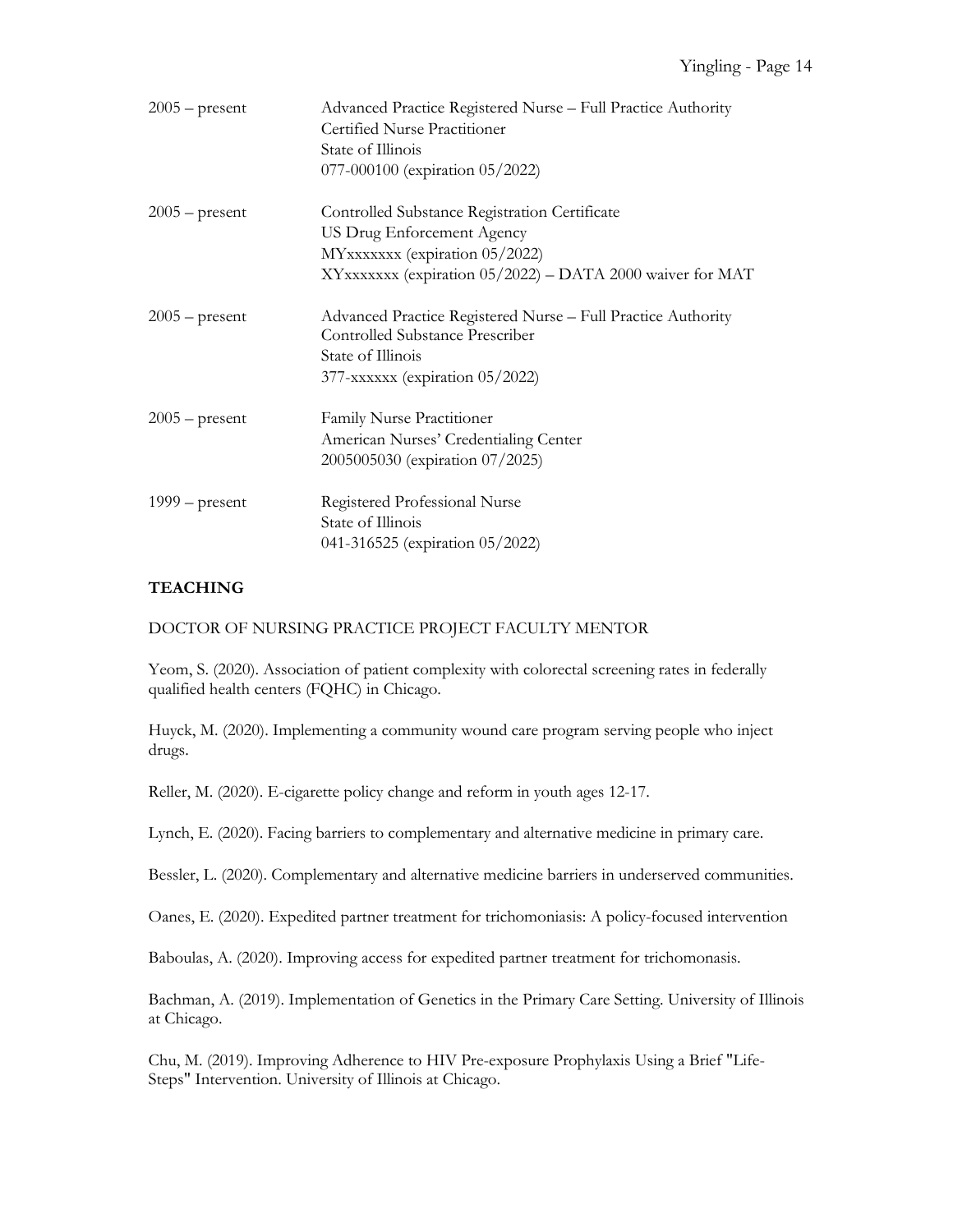Gill, J. (2019). Expanding HIV Pre-Exposure Prophylaxis Access through Telehealth Technology. University of Illinois at Chicago.

Manek, K. (2019). Improving Self-Advocacy in People Who Inject Drugs. University of Illinois at Chicago.

Mattes, L. (2019). Intervention to Increase Self Care in People Who Injection Drugs. University of Illinois at Chicago.

Mickelson, J. (2019). Promoting LGBT Health through a Community-Based Organization Wellness Clinic: A How-to Guide. University of Illinois at Chicago.

Syed, M. (2019). Improving HIV Prevention Services in Community Based Organizations. University of Illinois at Chicago.

Yankellow, I. (2019). Improving Access to Non-occupational Post-exposure Prophylaxis (nPEP). University of Illinois at Chicago.

Yawanis, J. (2019). Improving Injection Practices Among People Who Inject Drugs. University of Illinois at Chicago.

Barnum, T. (2018). Implementation of Provider Dashboard in a Federally Qualified Healthcare Clinic. University of Illinois at Chicago.

Yonkus, J. (2018). Developing Patient Instructions for the Artificial Pancreas Program. University of Illinois at Chicago.

Agu, I. (2017). Promoting Health among African American Adolescents: Application of the Heart Smart Discussion Activity. University of Illinois at Chicago.

Ishida, K. (2017). Improving colorectal cancer screening in a community health center utilizing medical assistants. University of Illinois at Chicago.

Kee, S. (2017). Improving colorectal cancer screening in a community health center utilizing care coordinators. University of Illinois at Chicago.

Weiss, E. (2017). Improving colorectal cancer screening in a community health center leveraging EHR automated calling. University of Illinois at Chicago.

Graham, M. (2016). Promoting Healthy Weight through Group Visits in a Medically Underserved Community. University of Illinois at Chicago.

Loyola, M. (2016). Promoting Healthy Weight through Group Visits in a Medically Underserved Community. University of Illinois at Chicago.

Wall, S. (2016). PrEP: A Primary Care Prevention Strategy. University of Illinois at Chicago.

Walsh, S. (2014). The Impact of a Behavior Change Campaign in the Community Setting of Rural Haiti on the New Mother's Use of Chlorhexidine Application for Newborn Umbilical Cord Care. University of Illinois at Chicago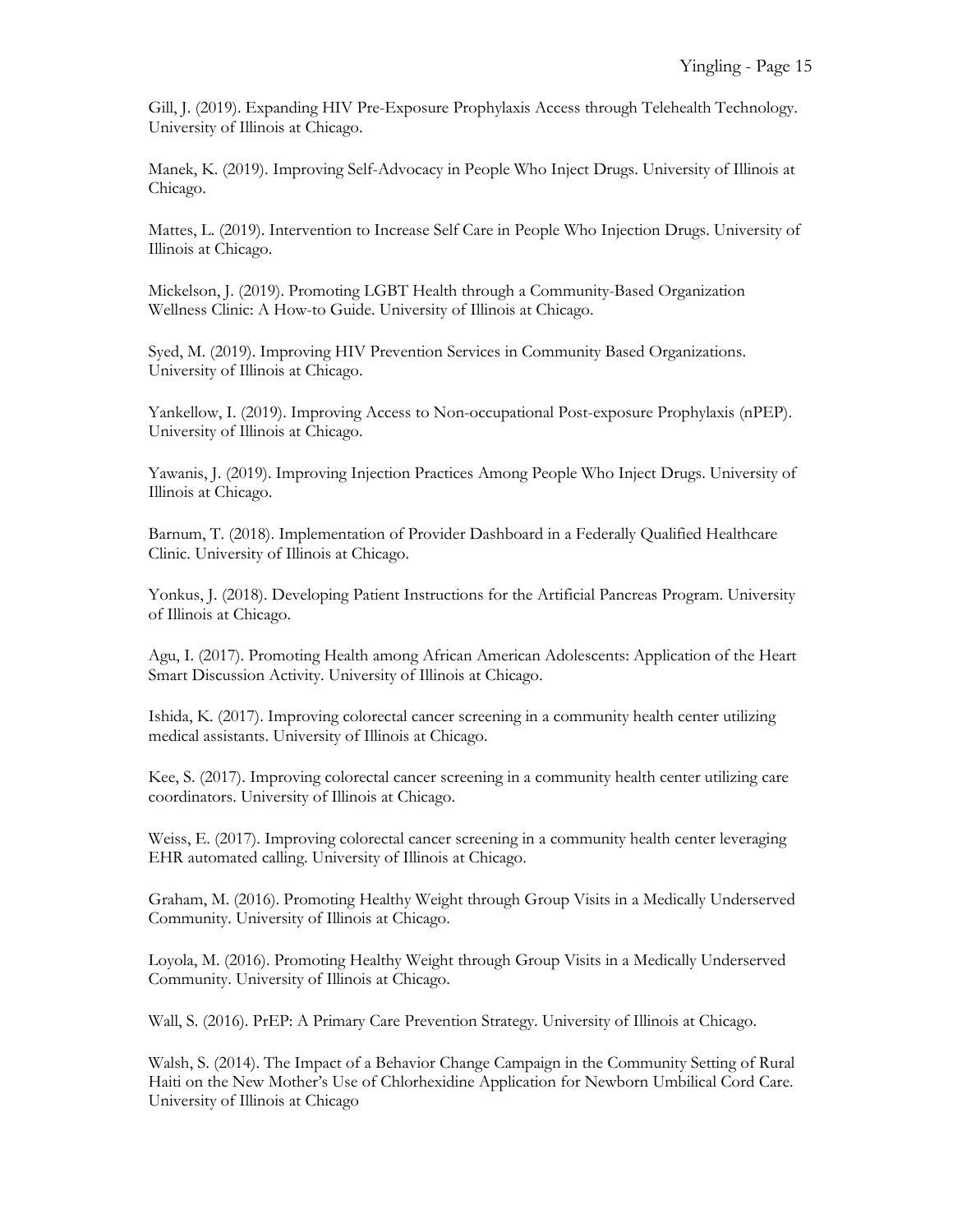# COURSES TAUGHT (Since 2015)

*\*Denotes course coordinator*

| Academic Year | Rubric           | Course Name                                                      |
|---------------|------------------|------------------------------------------------------------------|
| 2015-2016     | <b>NUEL 594*</b> | Special Topics: Advanced                                         |
|               |                  | (Foundations for Practice in Global Health)                      |
|               | <b>NUEL 596*</b> | Independent Study: Graduate                                      |
|               | <b>NUPR 557</b>  | <b>DNP</b> Practicum                                             |
|               | <b>NUPR 580*</b> | Individualized Graduate Practicum                                |
|               | <b>NUPR 584</b>  | <b>DNP</b> Practicum I                                           |
|               | <b>NUPR 585</b>  | <b>DNP</b> Practicum II                                          |
|               | <b>NUSP 515*</b> | Health Management in Primary Care I                              |
| 2016-2017     | <b>NUEL 594*</b> | Special Topics: Advanced                                         |
|               |                  | (Foundations for Practice in Global Health)                      |
|               | <b>NUPR 556</b>  | EBP 4: DNP Project Implementation, Evaluation &<br>Dissemination |
|               | <b>NUPR 557</b>  | <b>DNP</b> Practicum                                             |
|               | <b>NUPR 580*</b> | Individualized Graduate Practicum                                |
| 2017-2018     | <b>NUEL 594*</b> | Special Topics: Advanced                                         |
|               |                  | (Foundations for Practice in Global Health)                      |
|               | <b>NUPR 521</b>  | Clinical Practice in Primary Care I                              |
|               | <b>NUPR 524</b>  | Advanced Clinical Practice in Primary Care II                    |
|               | <b>NUPR 556</b>  | EBP 4: DNP Project Implementation, Evaluation &                  |
|               |                  | Dissemination                                                    |
|               | <b>NUPR 557</b>  | EBP 5: DNP Project Evaluation and Dissemination                  |
| 2018-2019     | <b>NUEL 577*</b> | Foundations for Practice in Global Health                        |
|               | <b>NUEL 596</b>  | Independent Study: Graduate                                      |
|               | <b>NUPR 556</b>  | EBP 4: DNP Project Implementation, Evaluation &<br>Dissemination |
|               | <b>NUPR 557</b>  | EBP 5: DNP Project Evaluation & Dissemination                    |
|               | <b>NUPR 580*</b> | Independent Study: Graduate                                      |
| 2019-2020     | <b>NUEL 577*</b> | Foundations for Practice in Global Health                        |
|               | <b>NUPR 556</b>  | EBP 4: DNP Project Implementation, Evaluation &<br>Dissemination |
|               | <b>NUPR 557</b>  | EBP 5: DNP Project Evaluation & Dissemination                    |
| 2020-2021     | <b>NUPR 556</b>  | EBP 4: DNP Project Implementation, Evaluation &<br>Dissemination |
|               | <b>NUPR 557</b>  | EBP 5: DNP Project Evaluation & Dissemination                    |